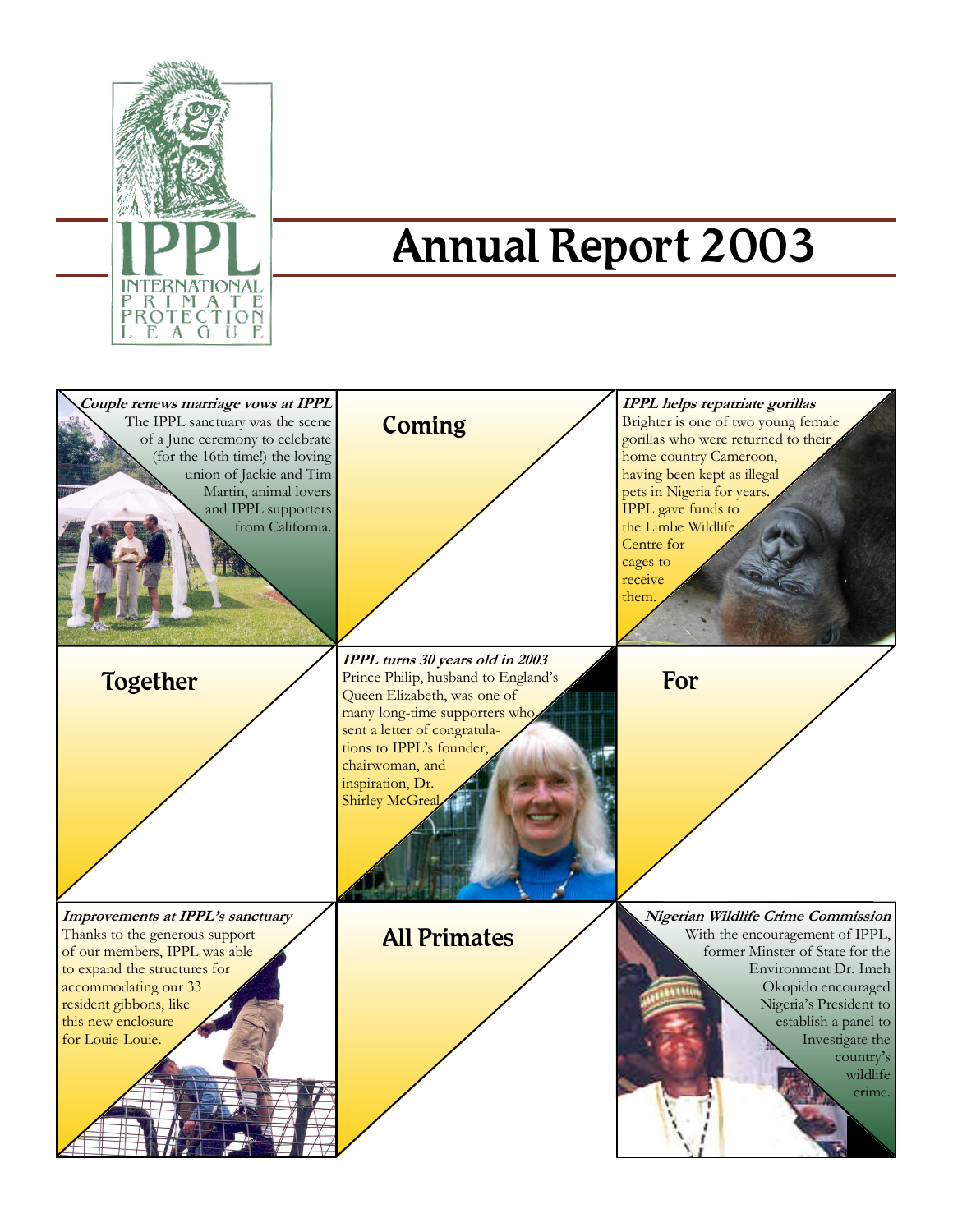### **2003 in Review**

The year 2003 marked IPPL's 30th anniversary: 30 years of working to promote the protection and conservation of all nonhuman primates around the world. We continued our efforts to assist our primate cousins in many ways:

- IPPL continued its investigation into the 2002 smuggling from Nigeria to a Malaysian zoo of four baby gorillas. This was a major international wildlife crime: for these four wild-caught gorillas to be brought into captivity, an estimated 56 mother gorillas, silverbacks, and other babies were killed in the process. By drawing international attention to this incident, IPPL prevented the gorillas from going on exhibit at Taiping Zoo and was able to preclude the likely importation of additional gorillas by this route. IPPL campaigned throughout 2003 for the confiscation of these gorillas and for their safe return to a sanctuary in Cameroon, their original homeland.
- IPPL's work on this case led the President of Nigeria to form a commission to investigate his nation's role in wildlife trafficking. The commission was established in early 2003, and the final report, which was issued last fall, was based largely on IPPL's work. It recommended prosecution of many individuals, including corrupt Nigerian government officials.
- ◆ IPPL fought the sickening US pet trade in baby monkeys kidnapped from their mothers. We asked the US Fish and Wildlife Service Division of Law Enforcement to investigate and prosecute dealers selling infant primates belonging to endangered species.
- IPPL cared for 33 gibbons at our South Carolina sanctuary. Most

of these small apes reached IPPL from research laboratories, defunct or sub-standard zoos, and pet situations. In 2003, thanks to the generosity of our members, we constructed a number of new facilities for our residents, including a new, enlarged enclosure for Louie-Louie; an observation tower for Arun Rangsi, Shanti, and their family; and an extended play run for Igor.

 IPPL published three issues of our magazine *IPPL News*. We educated our readers about primate problems and asked for their participation in letterwriting campaigns. We also requested donations to support worthy overseas projects and partner organizations in primate habitat countries.

In 2003, IPPL also supported numerous overseas primate rescue and protection activities. With members' gifts and special help from the Arcus Foundation, IPPL provided support to a number of primate protection projects around the world, including:

- ◆ Limbe Wildlife Centre in Cameroon, a sanctuary for gorillas, chimpanzees, and monkeys—IPPL's support enabled them to build cages for two special new arrivals, young gorillas Brighter and Twiggy, who had been held as illegal pets in Nigeria for years.
- Cercopan Sanctuary in Nigeria, which cares for rare forest monkeys (guenons) and is well known for its pioneering educational programs.
- Kalaweit Sanctuary in Indonesian Borneo, which provides a home for over 100 gibbons and broadcasts prowildlife messages on FM radio.
- HELP Congo in the Congo Republic, which has established a ground-breaking program for re-introducing formerly captive

chimpanzees back into the wild.

- ◆ Lola Ya Bonobo in the Democratic Republic of Congo, which houses confiscated bonobos (pygmy chimpanzees).
- Siglo XXI in Chile, which cares for monkeys rescued from the international pet trade.
- Wakuluzu, the Colobus Trust in Kenya, which works to protect colobus and other monkeys on Kenya's increasingly developed Diani coast.
- The Endangered Primate Rescue Center in Vietnam , which cares for gibbons and other native Vietnamese primates.
- Nature's Beckon in India, which does environmental outreach to villagers near primate habitat areas in northeastern India.
- ProFauna in Indonesia, a grassroots organization that works to save primates through direct action and that recently completed an IPPL-sponsored investigation of the primates on the isolated Mentawai Islands.
- Stop Animal Exploitation Now, a US organization dedicated to halting animal (and especially primate) experimentation.
- The Kumasi Zoo chimp project, which was completed last year with funds from IPPL, resulting in the long-awaited union of two formerly isolated female zoo chimps in Ghana.
- A behavioral study by graduate student Mitch Irwin of lemurs in Madagascar's fragmented forests.

The combined strength of IPPL members' generous donations, as well as their participation in our action campaigns, is making a difference to the world's primates. We are truly grateful for our members' thoughtful support.

Sincey McGreat

Dr. Shirley McGreal IPPL Chairwoman 2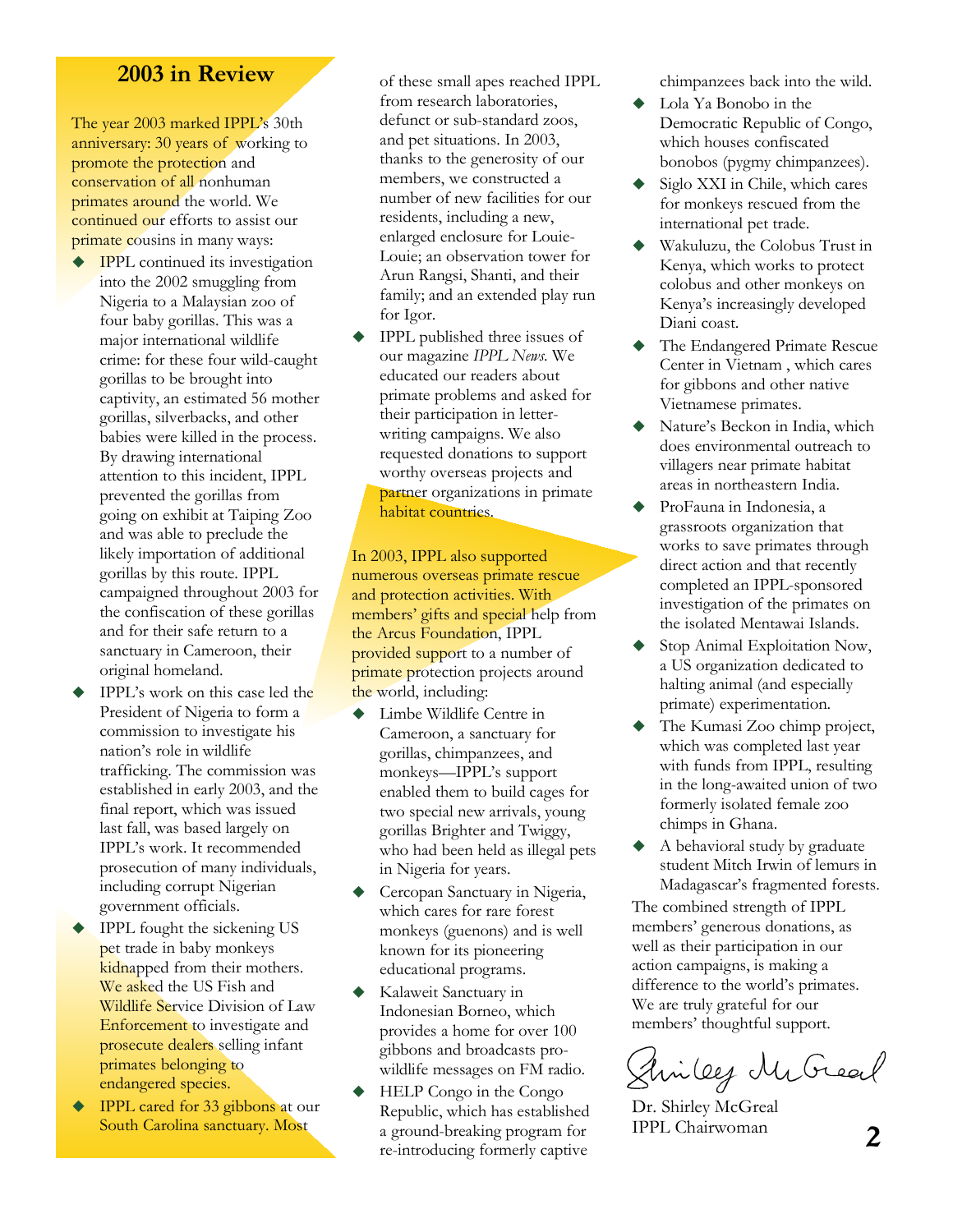## IPPL Financial Statement for 2003

| <b>Public Support and Revenue</b> |                             |           |
|-----------------------------------|-----------------------------|-----------|
| Public support                    |                             | Total     |
|                                   | Contributions               | \$247,608 |
|                                   | Grants                      | \$151,212 |
|                                   | Legacies and bequests       | \$69,576  |
|                                   | Total public support        | \$468,396 |
|                                   | Revenue                     |           |
|                                   | Membership dues             | \$113,240 |
|                                   | Investment income           | \$70,705  |
|                                   | Net realized and unrealized |           |
|                                   | gains/losses on investments | $-$ \$157 |
|                                   | Miscellaneous income        | \$1,595   |
|                                   | Merchandise                 | \$3,909   |
|                                   | Cost of goods sold          | $-$1,847$ |
|                                   | Total revenue               | \$187,445 |
| Total support and revenue         |                             | \$655,841 |

Program services Total

and education \$460,584

Management and general \$102,092 Fundraising \$20,623  **Total supporting services** \$122,715

Total expenses \$583,299

**net assets:** \$72,542

 **beginning of year:** \$1,989,622

 **end of year: \$2,042,164** 

Primate care, investigation,

**Supporting services** 

**Change in** 

**Net assets at** 

**Net assets at** 

**Expenses** 





### A complete audit is available on request.

**Total assets: \$2,062,164**  (Total assets include animal care facilities, office building, education center, emergency reserve fund, and housing for 33 gibbons.)